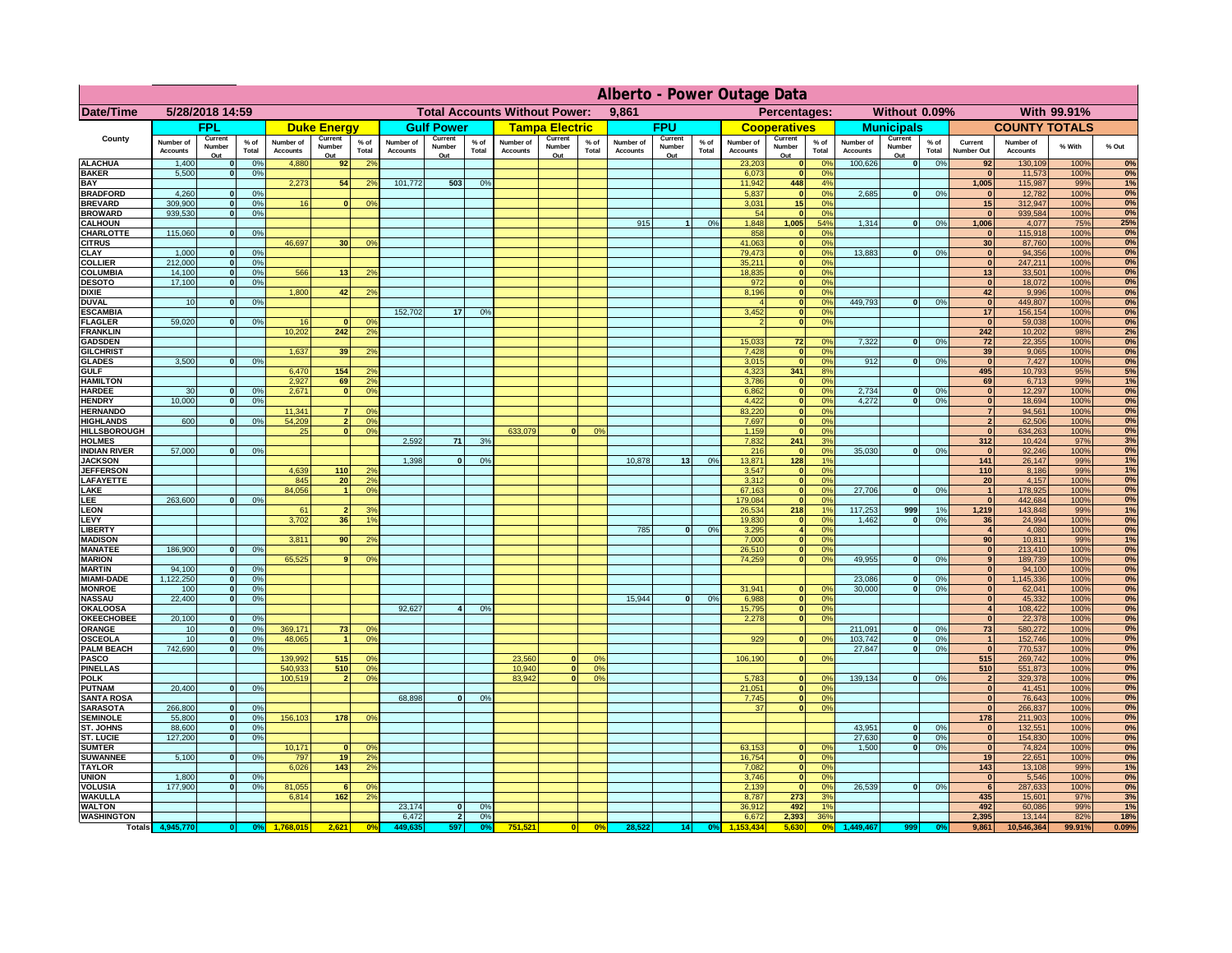| 5/28/2018 14:59                                                                  | <b>Alberto</b>                         |                 |                         |                                |                               |  |  |  |
|----------------------------------------------------------------------------------|----------------------------------------|-----------------|-------------------------|--------------------------------|-------------------------------|--|--|--|
| <b>Power Provider</b>                                                            | County                                 | <b>Accounts</b> | <b>Outages</b>          | <b>Outage Percentage</b>       | <b>Estimated Restore Time</b> |  |  |  |
| Gulf Coast Electric Cooperative, Inc.                                            | <b>CALHOUN</b>                         | 1,848           | 1,005                   | 54.38% <24                     |                               |  |  |  |
| City of Tallahassee                                                              | <b>LEON</b>                            | 117,253         | 999                     | 0.85% TBD                      |                               |  |  |  |
| <b>Duke Energy</b>                                                               | <b>PASCO</b>                           | 139,992         | 515                     | 0.37% TBD                      |                               |  |  |  |
| <b>Duke Energy</b>                                                               | <b>PINELLAS</b>                        | 540,933         | 510                     | 0.09% TBD                      |                               |  |  |  |
| <b>Gulf Power Company</b>                                                        | BAY                                    | 101,772         | 503                     | $0.49\% < 24$                  |                               |  |  |  |
| Choctawhatchee Electric Cooperative                                              | <b>WALTON</b>                          | 36,812          | 492                     | 1.34% <24                      |                               |  |  |  |
| Gulf Coast Electric Cooperative, Inc.                                            | <b>BAY</b>                             | 11,942          | 448                     | $3.75\% < 24$                  |                               |  |  |  |
| Gulf Coast Electric Cooperative, Inc.                                            | <b>GULF</b>                            | 4,323           | 341                     | 7.89% < 24                     |                               |  |  |  |
| Talquin Electric Cooperative, Inc.                                               | <b>WAKULLA</b>                         | 8,787           | 273                     | $3.11\% < 24$                  |                               |  |  |  |
| Duke Energy                                                                      | <b>FRANKLIN</b>                        | 10,202          | 242                     | 2.37% TBD                      |                               |  |  |  |
| West Florida Electric Cooperative, Inc.                                          | <b>HOLMES</b>                          | 7,539           | 241                     | $3.20\% < 24$                  |                               |  |  |  |
| Talquin Electric Cooperative, Inc.                                               | <b>LEON</b>                            | 26,534          | 218                     | $0.82\% < 24$                  |                               |  |  |  |
| Duke Energy                                                                      | <b>SEMINOLE</b>                        | 156,103         | 178                     | 0.11% TBD                      |                               |  |  |  |
| Duke Energy                                                                      | <b>WAKULLA</b>                         | 6,814           | 162                     | 2.38% TBD                      |                               |  |  |  |
| Duke Energy                                                                      | <b>GULF</b>                            | 6,470           | 154                     | 2.38% TBD                      |                               |  |  |  |
| <b>Duke Energy</b>                                                               | <b>TAYLOR</b>                          | 6,026           | 143                     | 2.37% TBD                      |                               |  |  |  |
| West Florida Electric Cooperative, Inc.                                          | <b>JACKSON</b>                         | 13,824          | 128                     | $0.93\% < 24$                  |                               |  |  |  |
| <b>Duke Energy</b>                                                               | <b>JEFFERSON</b>                       | 4,639           | 110                     | 2.37% TBD                      |                               |  |  |  |
| Duke Energy                                                                      | <b>ALACHUA</b>                         | 4,880           | 92                      | 1.89% TBD                      |                               |  |  |  |
| Duke Energy                                                                      | <b>MADISON</b>                         | 3,811           | 90                      | 2.36% TBD                      |                               |  |  |  |
| Duke Energy                                                                      | <b>ORANGE</b>                          | 369,171         | 73                      | 0.02% TBD                      |                               |  |  |  |
| Talquin Electric Cooperative, Inc.                                               | <b>GADSDEN</b>                         | 15,033          | 72                      | $0.48\% < 24$                  |                               |  |  |  |
| <b>Gulf Power Company</b>                                                        | <b>HOLMES</b>                          | 2,592           | 71                      | $2.74\% < 24$                  |                               |  |  |  |
| <b>Duke Energy</b>                                                               | <b>HAMILTON</b>                        | 2,927           | 69                      | 2.36% TBD                      |                               |  |  |  |
| <b>Duke Energy</b>                                                               | BAY                                    | 2,273           | 54                      | 2.38% TBD                      |                               |  |  |  |
| Duke Energy                                                                      | <b>DIXIE</b>                           | 1,800           | 42                      | 2.33% TBD                      |                               |  |  |  |
| <b>Duke Energy</b>                                                               | <b>GILCHRIST</b><br><b>LEVY</b>        | 1,637           | 39                      | 2.38% TBD                      |                               |  |  |  |
| <b>Duke Energy</b>                                                               |                                        | 3,702           | 36                      | 0.97% TBD                      |                               |  |  |  |
| Duke Energy                                                                      | <b>CITRUS</b>                          | 46,697          | 30                      | 0.06% TBD                      |                               |  |  |  |
| <b>Duke Energy</b>                                                               | LAFAYETTE                              | 845             | 20                      | 2.37% TBD                      |                               |  |  |  |
| West Florida Electric Cooperative, Inc.<br>Gulf Coast Electric Cooperative, Inc. | <b>WASHINGTON</b><br><b>WASHINGTON</b> | 2,437           | 20                      | $0.82\% < 24$<br>$0.82\% < 24$ |                               |  |  |  |
| <b>Duke Energy</b>                                                               | <b>SUWANNEE</b>                        | 2,437<br>797    | 20<br>19                | 2.38% TBD                      |                               |  |  |  |
| <b>Gulf Power Company</b>                                                        | <b>ESCAMBIA</b>                        | 152,702         | 17                      | $0.01\% < 24$                  |                               |  |  |  |
| West Florida Electric Cooperative, Inc.                                          | <b>BREVARD</b>                         | 2,977           | 15                      | $0.50\% < 24$                  |                               |  |  |  |
| Duke Energy                                                                      | <b>COLUMBIA</b>                        | 566             | 13                      | 2.30% TBD                      |                               |  |  |  |
| Florida Public Utilities Corporation                                             | <b>JACKSON</b>                         | 10,878          |                         | $0.12\% < 24$                  |                               |  |  |  |
| Duke Energy                                                                      | <b>MARION</b>                          | 65,525          | 13<br>9                 | 0.01% TBD                      |                               |  |  |  |
| Duke Energy                                                                      | <b>HERNANDO</b>                        | 11,341          | 7                       | 0.06% TBD                      |                               |  |  |  |
| <b>Duke Energy</b>                                                               | VOLUSIA                                | 81,055          | 6                       | 0.01% TBD                      |                               |  |  |  |
| Talquin Electric Cooperative, Inc.                                               | <b>LIBERTY</b>                         | 3,295           | 4                       | $0.12\% < 24$                  |                               |  |  |  |
| <b>Gulf Power Company</b>                                                        | <b>OKALOOSA</b>                        | 92,627          | $\overline{a}$          | $0.00\% < 24$                  |                               |  |  |  |
| Duke Energy                                                                      | <b>POLK</b>                            | 100,519         | $\overline{\mathbf{c}}$ | 0.00% TBD                      |                               |  |  |  |
| Duke Energy                                                                      | <b>HIGHLANDS</b>                       | 54,209          | $\overline{a}$          | 0.00% TBD                      |                               |  |  |  |
| <b>Duke Energy</b>                                                               | <b>LEON</b>                            | 61              | $\overline{a}$          | 3.28% TBD                      |                               |  |  |  |
| <b>Gulf Power Company</b>                                                        | WASHINGTON                             | 6,472           | $\overline{\mathbf{c}}$ | $0.03\% < 24$                  |                               |  |  |  |
| <b>Duke Energy</b>                                                               | LAKE                                   | 84,056          | $\overline{1}$          | 0.00% TBD                      |                               |  |  |  |
| <b>Duke Energy</b>                                                               | <b>OSCEOLA</b>                         | 48,065          | $\overline{1}$          | 0.00% TBD                      |                               |  |  |  |
| Florida Public Utilities Corporation                                             | <b>CALHOUN</b>                         | 915             | $\mathbf{1}$            | $0.11\% < 24$                  |                               |  |  |  |
| Florida Power and Light Company                                                  | PALM BEACH                             | 742,690         | 0                       | 0.00% TBD                      |                               |  |  |  |
| Florida Power and Light Company                                                  | <b>BROWARD</b>                         | 939,530         | $\overline{0}$          | 0.00% TBD                      |                               |  |  |  |
| Florida Power and Light Company                                                  | MIAMI-DADE                             | 1,122,250       | $\boldsymbol{0}$        | 0.00% TBD                      |                               |  |  |  |
| Florida Power and Light Company                                                  | <b>BREVARD</b>                         | 309,900         | $\bf{0}$                | 0.00% TBD                      |                               |  |  |  |
| Florida Power and Light Company                                                  | <b>VOLUSIA</b>                         | 177,900         | $\bf{0}$                | 0.00% TBD                      |                               |  |  |  |
| Florida Power and Light Company                                                  | <b>COLLIER</b>                         | 212,000         | 0                       | 0.00% TBD                      |                               |  |  |  |
| Florida Power and Light Company                                                  | <b>PUTNAM</b>                          | 20,400          | $\boldsymbol{0}$        | 0.00% TBD                      |                               |  |  |  |
| Florida Power and Light Company                                                  | SARASOTA                               | 266,800         | $\overline{0}$          | 0.00% TBD                      |                               |  |  |  |
| Florida Power and Light Company                                                  | <b>CHARLOTTE</b>                       | 115,060         | $\pmb{0}$               | 0.00% TBD                      |                               |  |  |  |
| Florida Power and Light Company                                                  | <b>MARTIN</b>                          | 94,100          | 0                       | 0.00% TBD                      |                               |  |  |  |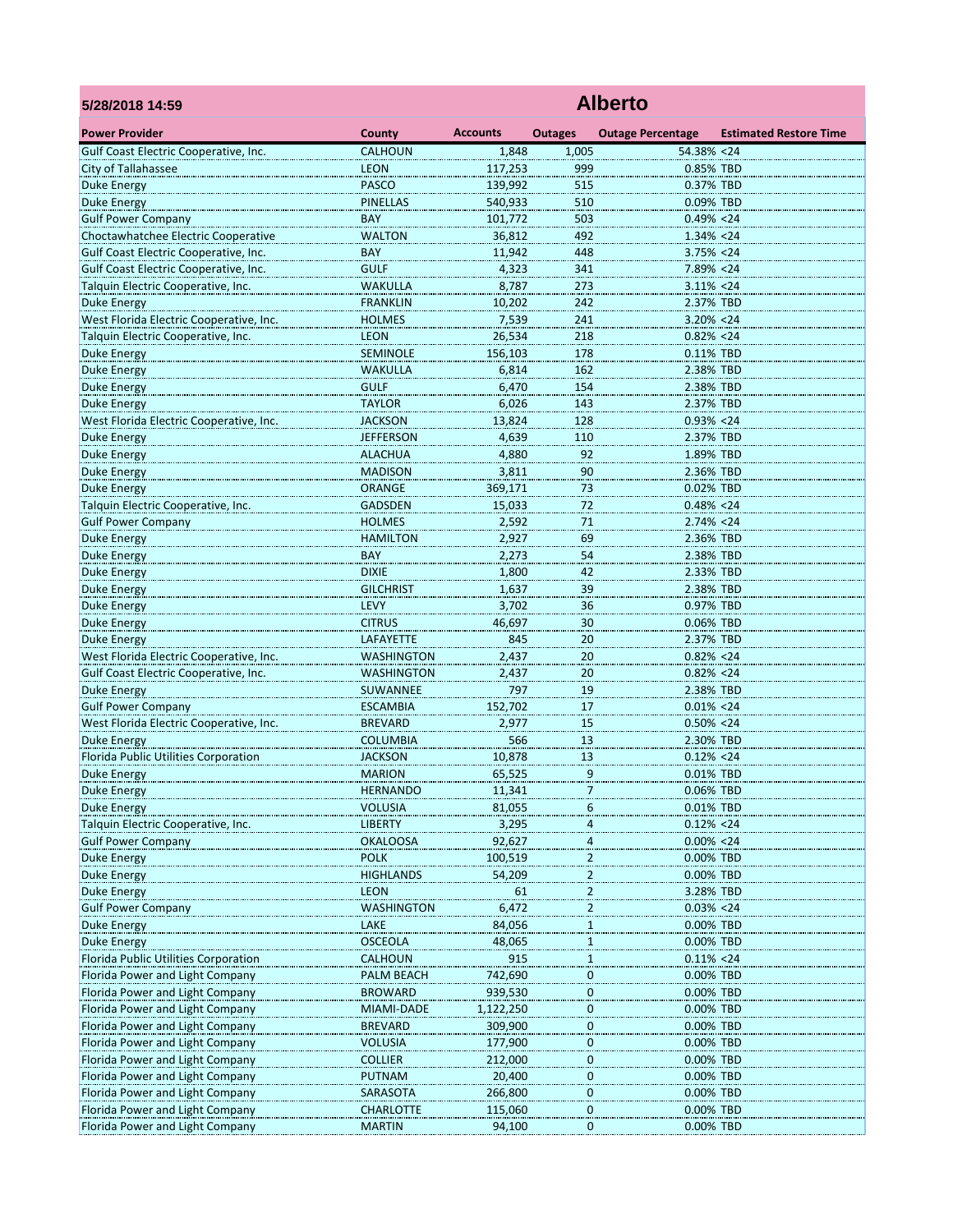| Florida Power and Light Company                        | ST. JOHNS           | 88,600         | 0              | 0.00% TBD |
|--------------------------------------------------------|---------------------|----------------|----------------|-----------|
| Florida Power and Light Company                        | <b>CLAY</b>         | 1,000          | 0              | 0.00% TBD |
| Florida Power and Light Company                        | LEE                 | 263,600        | $\overline{0}$ | 0.00% TBD |
| Florida Power and Light Company                        | <b>HENDRY</b>       | 10,000         | $\pmb{0}$      | 0.00% TBD |
|                                                        | <b>MANATEE</b>      |                |                | 0.00% TBD |
| Florida Power and Light Company                        |                     | 186,900        | $\pmb{0}$      |           |
| Florida Power and Light Company                        | <b>UNION</b>        | 1,800          | 0              | 0.00% TBD |
| Florida Power and Light Company                        | <b>INDIAN RIVER</b> | 57,000         | 0              | 0.00% TBD |
| Florida Power and Light Company                        | <b>OKEECHOBEE</b>   | 20,100         | $\overline{0}$ | 0.00% TBD |
| Florida Power and Light Company                        | <b>ST. LUCIE</b>    | 127,200        | $\pmb{0}$      | 0.00% TBD |
| Florida Power and Light Company                        | <b>FLAGLER</b>      | 59,020         | $\overline{0}$ | 0.00% TBD |
| Florida Power and Light Company                        | <b>DESOTO</b>       | 17,100         | $\overline{0}$ | 0.00% TBD |
| Florida Power and Light Company                        | <b>MONROE</b>       | 100            |                | 0.00% TBD |
|                                                        |                     |                | $\overline{0}$ |           |
| Florida Power and Light Company                        | <b>COLUMBIA</b>     | 14,100         | $\overline{0}$ | 0.00% TBD |
| Florida Power and Light Company                        | <b>ALACHUA</b>      | 1,400          | 0              | 0.00% TBD |
| Florida Power and Light Company                        | <b>SEMINOLE</b>     | 55,800         | $\bf{0}$       | 0.00% TBD |
| Florida Power and Light Company                        | <b>BAKER</b>        | 5,500          | $\overline{0}$ | 0.00% TBD |
| Florida Power and Light Company                        | SUWANNEE            | 5,100          | $\overline{0}$ | 0.00% TBD |
| Florida Power and Light Company                        | <b>NASSAU</b>       | 22,400         | $\mathbf 0$    | 0.00% TBD |
| Florida Power and Light Company                        | <b>BRADFORD</b>     | 4,260          | 0              | 0.00% TBD |
|                                                        | <b>OSCEOLA</b>      | 10             |                |           |
| Florida Power and Light Company                        |                     |                | $\bf{0}$       | 0.00% TBD |
| Florida Power and Light Company                        | <b>GLADES</b>       | 3,500          | $\overline{0}$ | 0.00% TBD |
| Florida Power and Light Company                        | <b>ORANGE</b>       | 10             | $\overline{0}$ | 0.00% TBD |
| Duke Energy                                            | <b>HARDEE</b>       | 2,671          | $\overline{0}$ | 0.00% TBD |
| Duke Energy                                            | <b>SUMTER</b>       | 10,171         | $\pmb{0}$      | 0.00% TBD |
| Florida Power and Light Company                        | <b>DUVAL</b>        | 10             | $\pmb{0}$      | 0.00% TBD |
| Florida Power and Light Company                        | <b>HIGHLANDS</b>    | 600            | 0              | 0.00% TBD |
|                                                        |                     |                |                |           |
| <b>Duke Energy</b>                                     | <b>BREVARD</b>      | 16             | $\overline{0}$ | 0.00% TBD |
| Central Florida Electric Cooperative                   | <b>ALACHUA</b>      | 875            | $\overline{0}$ | 0.00% TBD |
| City of Alachua                                        | <b>ALACHUA</b>      | 4,426          | $\pmb{0}$      | 0.00% TBD |
| City of Newberry                                       | <b>ALACHUA</b>      | 1,727          | $\pmb{0}$      | 0.00% TBD |
| Clay Electric Cooperative                              | <b>ALACHUA</b>      | 22,328         | $\overline{0}$ | 0.00% TBD |
| Gainesville (Gainesville Regional Utilities - GRU)     | <b>ALACHUA</b>      | 94,473         | $\overline{0}$ | 0.00% TBD |
| <b>Clay Electric Cooperative</b>                       | <b>BAKER</b>        | 2,476          | $\bf{0}$       | 0.00% TBD |
| <b>Okefenoke Rural Electric Membership Corporation</b> | <b>BAKER</b>        | 3,597          | $\pmb{0}$      | 0.00% TBD |
|                                                        |                     |                |                |           |
| City of Starke                                         | <b>BRADFORD</b>     | 2,685          | $\bf{0}$       | 0.00% TBD |
| Clay Electric Cooperative                              | <b>BRADFORD</b>     | 5,837          | 0              | 0.00% TBD |
| Peace River Electric Cooperative, Inc.                 | <b>BREVARD</b>      | 54             | $\overline{0}$ | 0.00% TBD |
| Lee County Electric Cooperative                        | <b>BROWARD</b>      | 54             | $\overline{0}$ | 0.00% TBD |
| City of Blountstown                                    | <b>CALHOUN</b>      | 1,314          | 0              | 0.00% TBD |
| Lee County Electric Cooperative                        | <b>CHARLOTTE</b>    | 858            | $\mathbf 0$    | 0.00% TBD |
| Sumter Electric Cooperative, Inc.                      | <b>CITRUS</b>       | 15,415         | 0              | 0.00% TBD |
|                                                        |                     |                |                |           |
| Withlacoochee River Electric Cooperative, Inc.         | <b>CITRUS</b>       | 25,648         | U              | 0.00% TBD |
| Clay Electric Cooperative                              | <b>CLAY</b>         | 79,473         | 0              | 0.00% TBD |
| <b>Green Cove Springs Electric</b>                     | <b>CLAY</b>         | 3,889          | 0              | 0.00% TBD |
| Jacksonville (JEA)                                     | <b>CLAY</b>         | 9,994          | $\pmb{0}$      | 0.00% TBD |
| Lee County Electric Cooperative                        | <b>COLLIER</b>      | 35,211         | 0              | 0.00% TBD |
| Clay Electric Cooperative                              | <b>COLUMBIA</b>     | 16,922         | $\overline{0}$ | 0.00% TBD |
| Suwannee Valley Electric Cooperative, Inc.             | <b>COLUMBIA</b>     | 1,913          | $\overline{0}$ | 0.00% TBD |
| Peace River Electric Cooperative, Inc.                 | <b>DESOTO</b>       | 972            | $\pmb{0}$      | 0.00% TBD |
|                                                        |                     |                |                |           |
| Central Florida Electric Cooperative                   | <b>DIXIE</b>        | 7,595          | $\pmb{0}$      | 0.00% TBD |
| <b>Tri-County Electric Cooperative</b>                 | <b>DIXIE</b>        | 601            | 0              | 0.00% TBD |
| Clay Electric Cooperative                              | <b>DUVAL</b>        | $\overline{a}$ | $\overline{0}$ | 0.00% TBD |
| Jacksonville (JEA)                                     | <b>DUVAL</b>        | 430,918        | $\overline{0}$ | 0.00% TBD |
| Jacksonville Beach (Beaches Energy Services)           | <b>DUVAL</b>        | 18,875         | $\pmb{0}$      | 0.00% TBD |
| Escambia River Electric Cooperative, Inc.              | <b>ESCAMBIA</b>     | 3,452          | $\pmb{0}$      | 0.00% TBD |
| Clay Electric Cooperative                              | <b>FLAGLER</b>      | 2              | 0              | 0.00% TBD |
|                                                        | <b>FLAGLER</b>      |                |                | 0.00% TBD |
| Duke Energy                                            |                     | 16             | $\overline{0}$ |           |
| Chattahoochee Electric                                 | <b>GADSDEN</b>      | 1,163          | $\overline{0}$ | 0.00% TBD |
| City of Havana                                         | <b>GADSDEN</b>      | 1,391          | $\pmb{0}$      | 0.00% TBD |
| City of Quincy                                         | <b>GADSDEN</b>      | 4,768          | $\overline{0}$ | 0.00% TBD |
| Central Florida Electric Cooperative                   | <b>GILCHRIST</b>    | 7,424          | 0              | 0.00% TBD |
| Clay Electric Cooperative                              | <b>GILCHRIST</b>    |                | 0              | 0.00% TBD |
| City of Moore Haven                                    | <b>GLADES</b>       | 912            | 0              | 0.00% TBD |
|                                                        |                     |                |                |           |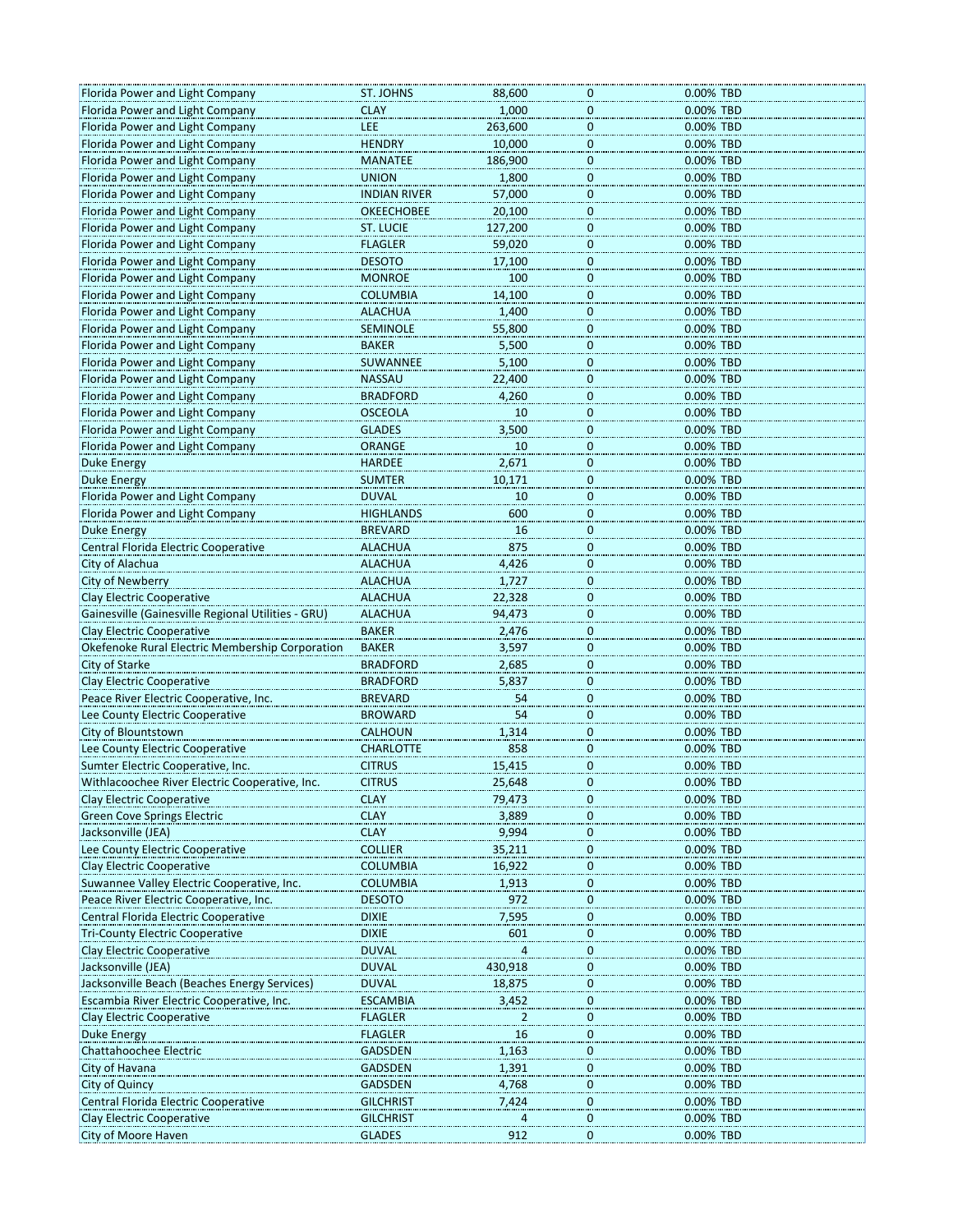| Glades Electric Cooperative, Inc.               | <b>GLADES</b>       | 3,015   | 0                | 0.00% TBD      |
|-------------------------------------------------|---------------------|---------|------------------|----------------|
| Suwannee Valley Electric Cooperative, Inc.      | <b>HAMILTON</b>     | 3,786   | $\mathbf 0$      | 0.00% TBD      |
| City of Wauchula                                | <b>HARDEE</b>       | 2,734   | $\overline{0}$   | 0.00% TBD      |
| Florida Power and Light Company                 | <b>HARDEE</b>       | 30      | $\pmb{0}$        | 0.00% TBD      |
|                                                 |                     |         |                  |                |
| Peace River Electric Cooperative, Inc.          | <b>HARDEE</b>       | 6,862   | $\pmb{0}$        | 0.00% TBD      |
| City of Clewiston                               | <b>HENDRY</b>       | 4,272   | 0                | 0.00% TBD      |
| Glades Electric Cooperative, Inc.               | <b>HENDRY</b>       | 3,530   | 0                | 0.00% TBD      |
| Lee County Electric Cooperative                 | <b>HENDRY</b>       | 892     | $\mathbf 0$      | 0.00% TBD      |
| Sumter Electric Cooperative, Inc.               | <b>HERNANDO</b>     | 186     | $\pmb{0}$        | 0.00% TBD      |
|                                                 |                     |         |                  |                |
| Withlacoochee River Electric Cooperative, Inc.  | <b>HERNANDO</b>     | 83,034  | $\pmb{0}$        | 0.00% TBD      |
| Glades Electric Cooperative, Inc.               | <b>HIGHLANDS</b>    | 7,321   | $\overline{0}$   | 0.00% TBD      |
| Peace River Electric Cooperative, Inc.          | <b>HIGHLANDS</b>    | 376     | $\overline{0}$   | 0.00% TBD      |
| <b>Duke Energy</b>                              | <b>HILLSBOROUGH</b> | 25      | $\overline{0}$   | 0.00% TBD      |
| Peace River Electric Cooperative, Inc.          | <b>HILLSBOROUGH</b> | 1,159   | $\pmb{0}$        | 0.00% TBD      |
|                                                 |                     |         |                  |                |
| <b>Tampa Electric Company</b>                   | <b>HILLSBOROUGH</b> | 633,079 | $\bf{0}$         | 0.00% Restored |
| Choctawhatchee Electric Cooperative             | <b>HOLMES</b>       | 293     | $\bf{0}$         | 0.00% TBD      |
| City of Vero Beach                              | <b>INDIAN RIVER</b> | 35,030  | $\overline{0}$   | 0.00% TBD      |
| Peace River Electric Cooperative, Inc.          | <b>INDIAN RIVER</b> | 216     | $\mathbf 0$      | 0.00% TBD      |
| Gulf Coast Electric Cooperative, Inc.           | <b>JACKSON</b>      | 47      | $\pmb{0}$        | 0.00% TBD      |
|                                                 |                     |         |                  |                |
| <b>Gulf Power Company</b>                       | <b>JACKSON</b>      | 1,398   | $\bf{0}$         | 0.00% TBD      |
| <b>Tri-County Electric Cooperative</b>          | <b>JEFFERSON</b>    | 3,547   | $\overline{0}$   | 0.00% TBD      |
| Central Florida Electric Cooperative            | LAFAYETTE           |         | $\overline{0}$   | 0.00% TBD      |
| Suwannee Valley Electric Cooperative, Inc.      | LAFAYETTE           | 3,252   | $\mathbf{0}$     | 0.00% TBD      |
| <b>Tri-County Electric Cooperative</b>          | <b>LAFAYETTE</b>    | 51      | $\pmb{0}$        | 0.00% TBD      |
|                                                 |                     |         |                  |                |
| City of Leesburg                                | LAKE                | 22,000  | $\bf{0}$         | 0.00% TBD      |
| City of Mount Dora                              | LAKE                | 5,706   | $\bf{0}$         | 0.00% TBD      |
| <b>Clay Electric Cooperative</b>                | LAKE                | 2,239   | $\overline{0}$   | 0.00% TBD      |
| Sumter Electric Cooperative, Inc.               | LAKE                | 64,924  | $\mathbf 0$      | 0.00% TBD      |
|                                                 | <b>LEE</b>          | 179,084 | $\pmb{0}$        | 0.00% TBD      |
| Lee County Electric Cooperative                 |                     |         |                  |                |
| Central Florida Electric Cooperative            | LEVY                | 17,513  | $\bf{0}$         | $0.00\% < 24$  |
| City of Williston                               | LEVY                | 1,462   | $\overline{0}$   | 0.00% TBD      |
| Clay Electric Cooperative                       | LEVY                | 712     | $\overline{0}$   | 0.00% TBD      |
| Sumter Electric Cooperative, Inc.               | LEVY                | 1,605   | $\overline{0}$   | 0.00% TBD      |
|                                                 | <b>LIBERTY</b>      | 785     | $\pmb{0}$        |                |
| Florida Public Utilities Corporation            |                     |         |                  | 0.00% Restored |
| <b>Tri-County Electric Cooperative</b>          | <b>MADISON</b>      | 7,000   | $\bf{0}$         | 0.00% TBD      |
| Peace River Electric Cooperative, Inc.          | <b>MANATEE</b>      | 26,510  | 0                | 0.00% TBD      |
| Central Florida Electric Cooperative            | <b>MARION</b>       | 9       | $\overline{0}$   | 0.00% TBD      |
| <b>Clay Electric Cooperative</b>                | <b>MARION</b>       | 16,301  | $\mathbf{0}$     | 0.00% TBD      |
|                                                 |                     | 49,955  | $\pmb{0}$        | 0.00% TBD      |
| Ocala (Ocala Electric Utility)                  | <b>MARION</b>       |         |                  |                |
| Sumter Electric Cooperative, Inc.               | <b>MARION</b>       | 57,949  | $\pmb{0}$        | 0.00% TBD      |
| Homestead                                       | MIAMI-DADE          | 23,086  | 0                | 0.00% TBD      |
| Florida Keys Electric Cooperative               | <b>MONROF</b>       | 31,941  | U                | 0.00% TBD      |
| <b>Keys Energy Services</b>                     | <b>MONROE</b>       | 30,000  | 0                | 0.00% TBD      |
|                                                 |                     |         |                  |                |
| Florida Public Utilities Corporation            | <b>NASSAU</b>       | 15,944  | $\pmb{0}$        | 0.00% Restored |
| Okefenoke Rural Electric Membership Corporation | <b>NASSAU</b>       | 6,988   | $\bf{0}$         | 0.00% TBD      |
| Choctawhatchee Electric Cooperative             | <b>OKALOOSA</b>     | 15,795  | $\bf{0}$         | 0.00% TBD      |
| Glades Electric Cooperative, Inc.               | <b>OKEECHOBEE</b>   | 2,278   | $\overline{0}$   | 0.00% TBD      |
| City of Winter Park                             | ORANGE              | 13,941  | $\bf{0}$         | 0.00% TBD      |
|                                                 | <b>ORANGE</b>       | 197,030 | $\pmb{0}$        | 0.00% TBD      |
| Orlando (Orlando Utilities Commission - OUC)    |                     |         |                  |                |
| <b>Reedy Creek</b>                              | <b>ORANGE</b>       | 120     | $\bf{0}$         | 0.00% TBD      |
| Kissimmee (Kissimmee Utility Authority - KUA)   | <b>OSCEOLA</b>      | 67,889  | 0                | 0.00% TBD      |
| Peace River Electric Cooperative, Inc.          | <b>OSCEOLA</b>      | 929     | $\overline{0}$   | 0.00% TBD      |
| St. Cloud (Operated by OUC)                     | OSCEOLA             | 35,853  | $\boldsymbol{0}$ | 0.00% TBD      |
| Lake Worth Utilities                            |                     | 27,847  | $\pmb{0}$        | 0.00% TBD      |
|                                                 | PALM BEACH          |         |                  |                |
| Sumter Electric Cooperative, Inc.               | <b>PASCO</b>        | 36      | $\pmb{0}$        | 0.00% TBD      |
| <b>Tampa Electric Company</b>                   | <b>PASCO</b>        | 23,560  | 0                | 0.00% Restored |
| Withlacoochee River Electric Cooperative, Inc.  | <b>PASCO</b>        | 106,154 | $\overline{0}$   | 0.00% TBD      |
| <b>Tampa Electric Company</b>                   | PINELLAS            | 10,940  | $\overline{0}$   | 0.00% Restored |
| City of Bartow                                  | <b>POLK</b>         | 11,790  | $\pmb{0}$        | 0.00% TBD      |
|                                                 |                     |         |                  |                |
| <b>City of Fort Meade</b>                       | <b>POLK</b>         | 2,379   | $\overline{0}$   | 0.00% TBD      |
| Lakeland (Lakeland Electric)                    | <b>POLK</b>         | 124,965 | 0                | 0.00% TBD      |
| Peace River Electric Cooperative, Inc.          | <b>POLK</b>         | 5,253   | 0                | 0.00% TBD      |
| <b>Tampa Electric Company</b>                   | <b>POLK</b>         | 83,942  | 0                | 0.00% Restored |
|                                                 |                     |         |                  |                |